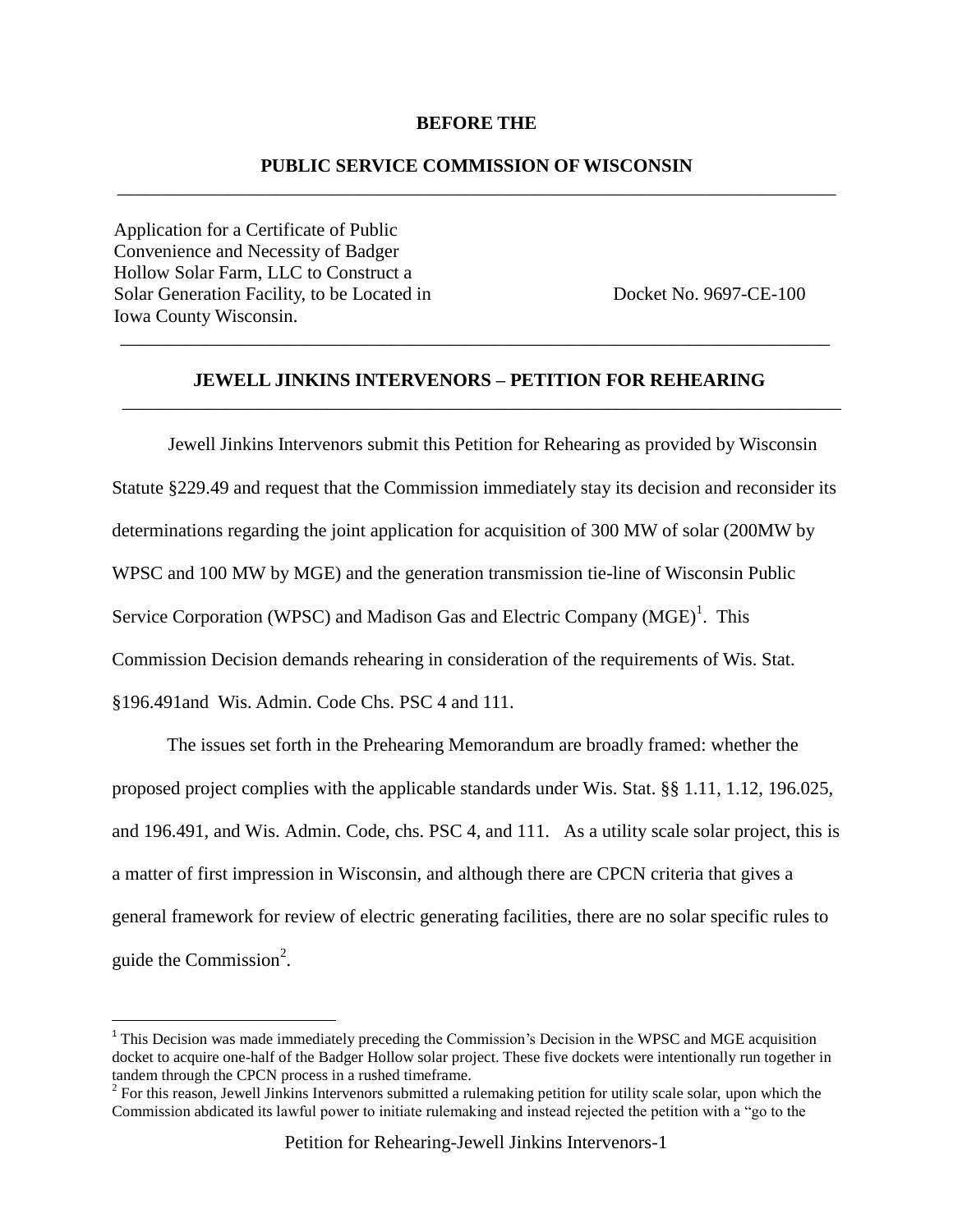Badger Hollow has not met its burden of production and the burden of proof

in matters such as use of brownfield sites, project impacts on the existing community, individual hardships, mitigation to avoid ipacts, decommissioning, and complaint processes. There will be extensive individual hardships, impacts on community vistas, viewsheds, and aesthetics, impacts to those living, farming, and working in this long established agricultural community, with landowners such as the Jewell Jinkins Intervenors likely to suffer loss of use and enjoyment of their property, the essence of nuisance.

# **I. APPLICANTS HAVE NOT COMPLIED WITH THE BROWNFIELD STATUTE, WIS. STAT. §238.13(1)(a).**

Jewell Jinkins Intervenors request rehearing because the Commission's Decision

regarding brownfields is an error of law -- Applicants have not complied with Wisconsin's

CPCN brownfield statute:.

8. For a large electric generating facility, brownfields, as defined in s. [238.13 \(1\) \(a\),](https://docs.legis.wisconsin.gov/document/statutes/238.13(1)(a)) are used to the extent practicable. Wis. Stat. §238.13(1)(a).

The statute governing acquisitions shows of the importance of siting on brownfields:

**(4)** The commission **may not issue** a certificate under sub. (1), (2), or (3) for the construction of electric generating equipment and associated facilities unless the commission determines that brownfields, as defined in s. 238.13 (1) (a) or s. 560.13 (1) (a), 2009 stats., are used to the extent practicable.

Wis. Stat. §196.49(4) (emphasis added).

 $\overline{a}$ 

The Commission's decision states that "A brownfield site for Badger Hollow's proposed

project is not practicable." Decision, p. 5. The Decision states, without support, that:

The project as proposed requires approximately 3,500 acres of nearly contiguous developable land in close proximity to existing transmission facilities. None of the parties (sic. Parcels?) identified in Wisconsin brownfield sites met the siting requirements of the proposed project. The Jewell Jinkins Intervenors speculate that perhaps, in sum, multiple brownfields in Southwest Wisconsin could accommodate the amount of land needed for the project. However, the Jewell

legislature" dismissal, repeated at the April 11, 2019 Commission meeting.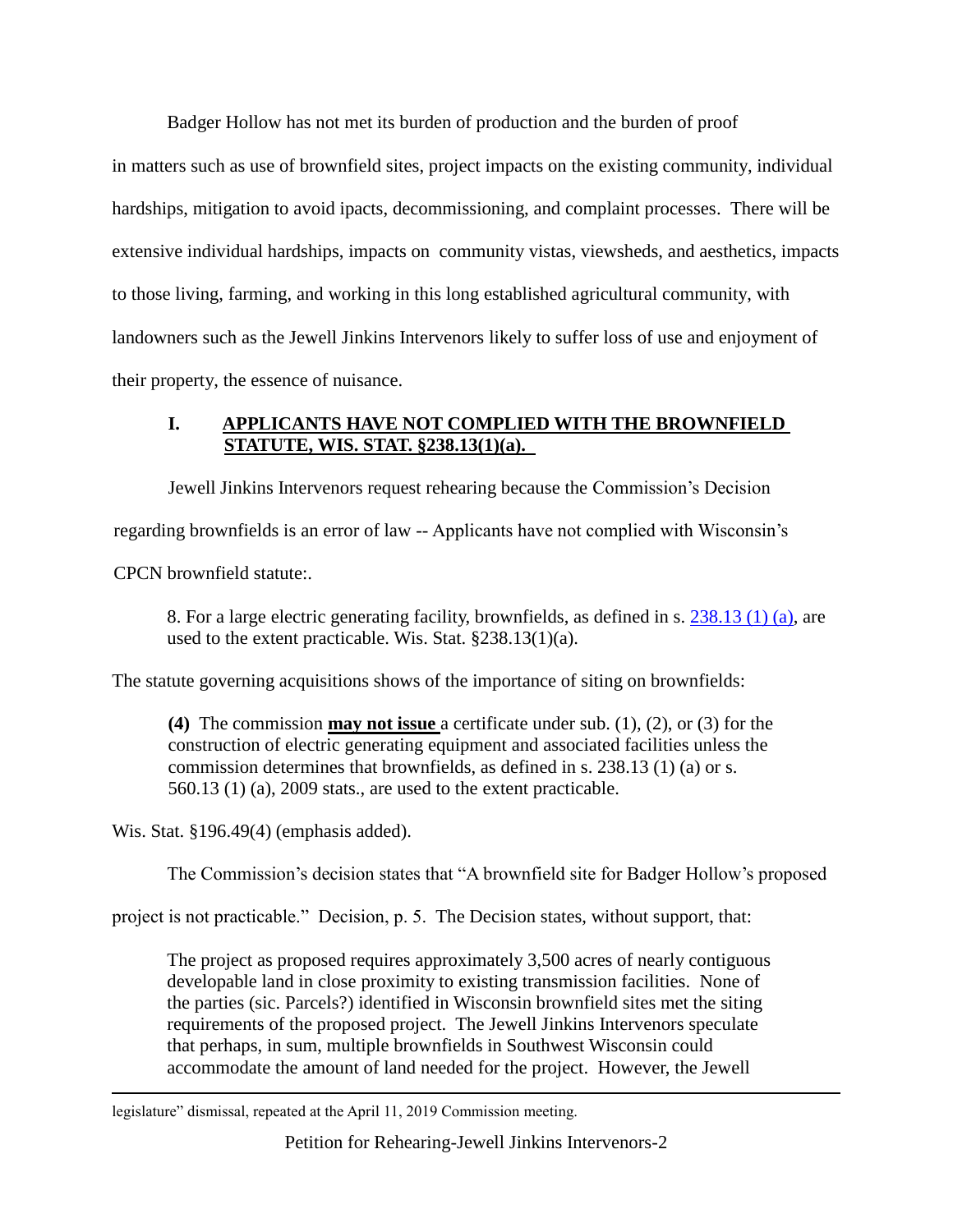Jinkins Intervenors present no evidence to show its suggestion is practicable.

Decision, p. 20.

The Commission's approval of this acquisition application is an error of law. Jewell

Jinkins Intervenors, or any intervenor, do not need to demonstrate that any suggestion is

practicable. It is the applicant that has the burden of production and proof, and neither has been

met. Wis. Stat. §196.491(3)(d)8 (see also §238.13(1)(a).

What was said about brownfield? What is in the record? In the EA for the Badger

Hollow CPCN dockets, the discussion of "brownfield sites" was limited to just one paragraph:

*Badger Hollow evaluated a range of variables to arrive at the selection of the proposed site facilities. The application provides details of this selection process in Section 1.4.2. 3 The application describes the method by which Badger Hollow analyzed the entire state of Wisconsin to site a solar facility and arrived at the current location. It describes a three-tiered evaluation; state level, regional level, and project area level. At the regional level, the potential use of brownfield sites was evaluated. A list of brownfield sites was accessed from the U.S. Environmental Protection Agency (EPA) website, and 113 properties were identified in the approximately 9,250 square mile area of southwest Wisconsin. Through that analysis, Badger Hollow determined that none of the brownfield sites would be suitable due to insufficient acreages.*

Badger Hollow EA, p. 7 (ERF 357519)<sup>4</sup>. No supporting documentation was provided.

In the Badger Hollow CPCN Application narrative, it states similarly:

The potential use of existing Brownfield sites within the region was evaluated. A comprehensive list of Brownfield sites was accessed from the US EPA website, and 113 properties were identified in the approximately 9,250 square mile area covering southwest Wisconsin. The average size of these properties was less than five acres, and further searching at the state level showed the largest brownfield property as 369 acres in Oneida, WI1.

Given the land requirements of the proposed Project, it was concluded that no Brownfield sites would be suitable.

<sup>&</sup>lt;sup>3</sup> [PSC REF#: 349485,](http://apps.psc.wi.gov/pages/viewdoc.htm?docid=%20349485) pages 8-12

 $^4$  The Final EA was not filed until January 14, 2019, 4 days before the hearing in this docket, just one day before the Two Creeks hearing and two days before the Badger Hollow hearing. The Draft EA was not filed, and was only available upon request to PSC staff!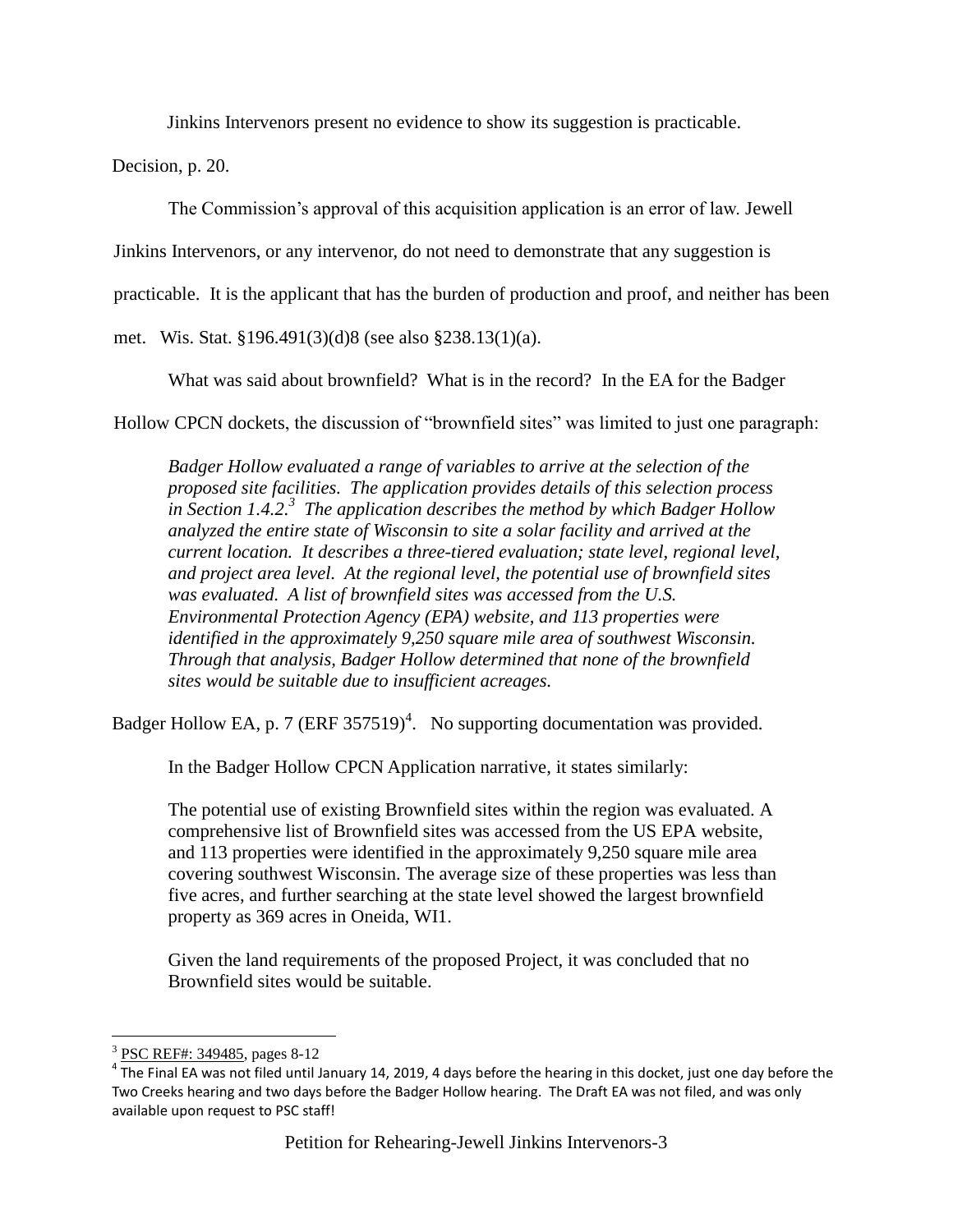Badger Hollow Application, p. 9 (ERF 349485). Despite staff's statements in the EA, there are no "details" in the CPCN application, and it is obvious at a glance that for the EA, the application paragraph was copied and modified just slightly.

Neither the Application nor the EA contains an "analysis." There is no primary documentation of the brownfield search. There is no way to tell if use of brownfields was possible, and no support for a finding that it was not.

The Decision Matrix in this docket does correctly quote Jewell Jinkins Intervenors positions and Transcript References, and shows those of other parties, and properly comes to two decision alternatives – that no brownfield sites meet the siting criteria or that Badger Hollow did not comply with the mandate to utilize brownfields:

> FINAL Decision Matrix Badger Hollow Solar Farm, LLC Docket 9697-CE-100 February 22, 2019

| Issue 4: Has Badger Hollow Solar Farm, LLC (Badger Hollow) considered the use of brownfield sites to the extent<br>practicable as required by Wis. Stat. § 196.491(3)(d)8.? |               |                                     |
|-----------------------------------------------------------------------------------------------------------------------------------------------------------------------------|---------------|-------------------------------------|
| Issue Scope: The Commission must find that the proposed project uses brownfields, as defined in Wis. Stat. § 238.13(1)(a), to the                                           |               |                                     |
| extent practicable before issuing a CPCN. A "brownfield" is defined as an abandoned, idle, or underused industrial or commercial                                            |               |                                     |
| facility or site where redevelopment would be "adversely affected by actual or perceived environmental contamination."                                                      |               |                                     |
| <b>PARTY POSITIONS</b>                                                                                                                                                      | <b>AMOUNT</b> | <b>TRANSCRIPT REFERENCES</b>        |
| Badger Hollow: Supports Alternative One. The siting criteria evaluated                                                                                                      |               | Ex.-Badger Hollow-Application:      |
| by Badger Hollow was reasonable and did not identify a brownfield site                                                                                                      |               | Section 1.4.2 and referenced        |
| that would provide a practicable alternative site. U.S. Environmental                                                                                                       |               | appendices                          |
| Protection Agency data identified 113 properties in the 9,250 square miles                                                                                                  |               | Direct-Badger Hollow-Litchfield-41- |
| of southwest Wisconsin. The average size of these properties was less than                                                                                                  |               | 42; Ex.-PSC-FEA-7                   |
| five acres; the largest brownfield property in the state is 369 acres. None                                                                                                 |               |                                     |
| of these properties satisfy the land requirements of the project.                                                                                                           |               |                                     |
| Clean Wisconsin: Supports Alternative One.                                                                                                                                  |               |                                     |
| CUB: Does not oppose the Alternative One.                                                                                                                                   |               |                                     |
|                                                                                                                                                                             |               |                                     |
| Jewell Jinkins Intervenors: Badger Hollow has not complied with Wis.                                                                                                        |               | Ex-Badger Hollow-Application-9      |
| Stat. § 196.491(3)(d)8. The applicant identified 113 brownfields identified                                                                                                 |               | (brownfields); Ex.-PSC-FEA-7        |
| over 9,250 square miles in SW Wisconsin, but would not consider unless<br>(brownfields, existing transmission                                                               |               |                                     |
| large enough to fit all. Largest in state was 369 acres in Oneida; BH<br>resources)                                                                                         |               |                                     |
| unreasonably rejected brownfield siting. Use of existing transmission was                                                                                                   |               |                                     |
| not evaluated until after elimination of brownfield sites. Multiple                                                                                                         |               |                                     |
| brownfields in SW Wisconsin could accommodate 300 MW of solar.                                                                                                              |               |                                     |
| RENEW: Supports Alternative One.                                                                                                                                            |               |                                     |
| Commission Staff: The range of siting criteria evaluated by Badger                                                                                                          |               | Ex-PSC-FEA                          |
| Hollow was reasonable and did not identify a brownfield site that would                                                                                                     |               |                                     |
| provide a suitable alternative site.                                                                                                                                        |               |                                     |
| <b>COMMISSION ALTERNATIVES</b>                                                                                                                                              |               |                                     |
| Alternative One: No existing brownfield sites meet the siting criteria for the proposed project.                                                                            |               |                                     |
| Alternative Two: Badger Hollow hasn't complied with Wis. Stat. §196.491(3)(d)8.                                                                                             |               |                                     |
| <b>Commissioner Notes:</b>                                                                                                                                                  |               |                                     |

Again, the record does not support a determination that "No existing brownfield sites

meet the siting criteria for the proposed project.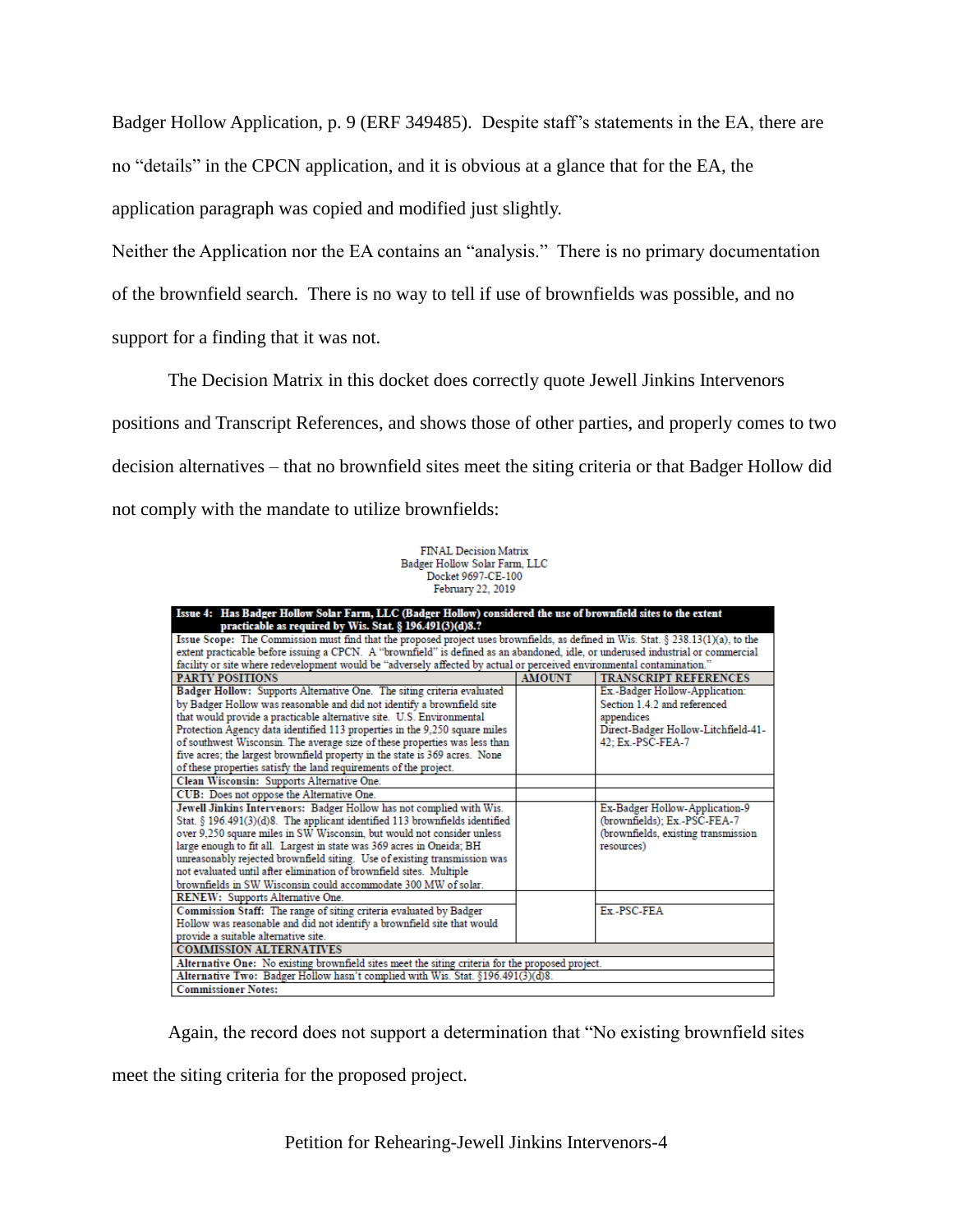The Commission's approval of this acquisition docket is invalid because there was no use of brownfield sites, either utilizing distributed sites or siting a portion of the project on brownfields. Brownfields were not used to the extent practicable – instead, the applicability of the statute was dismissed out of hand by applicants and orally by Commissioner Huebsch at the Commission meeting.

The Applicants have the burden of proof and production. There was no evaluation of use of multiple brownfield sites and available transmission at those sites (most of which were likely industrial), only rejection as not "suitable," without support in the record. There is no evidence in the record that siting on multiple brownfields is not possible, no explanation for Applicants failure to utilize available distributed generation sites, no evidence in the record regarding, if distributed generation had been chosen, how much of the project could be sited on brownfields, nor is there any evidence in the record of potential cost savings siting on brownfields and cost savings through utilization of existing transmission infrastructure and capacity. Applicants have not met the standard of Wis. Stat. §196.491(3)(d)8. The Commission's approval is an error of law.

## **II. THE COMMISSION'S ORDER MUST BE STAYED BECAUSE STATE HAS NOT PREPARED FOR A 300 MW SOLAR PROJECT – THIS IS AN ISSUE OF FIRST IMPRESSION AND THERE ARE NO RULES.**

 Generally, a CPCN is reviewed under Wisc. Stat. §196.491(3)(d). After removal of the criteria for transmission lines, Wis. Stat. 196.491(3)m, r, and t; and removal of those expressly inapplicable to wholesale merchant plants, Wis. Stat. §196.491(2), and those related to the impact of air pollution, leaves few CPCN statutory requirements remaining. Wis. Stat. §196.491(3)(d) (selected).

Environmentally, the project is regarded as a Type III action under Wis. Admin. Code §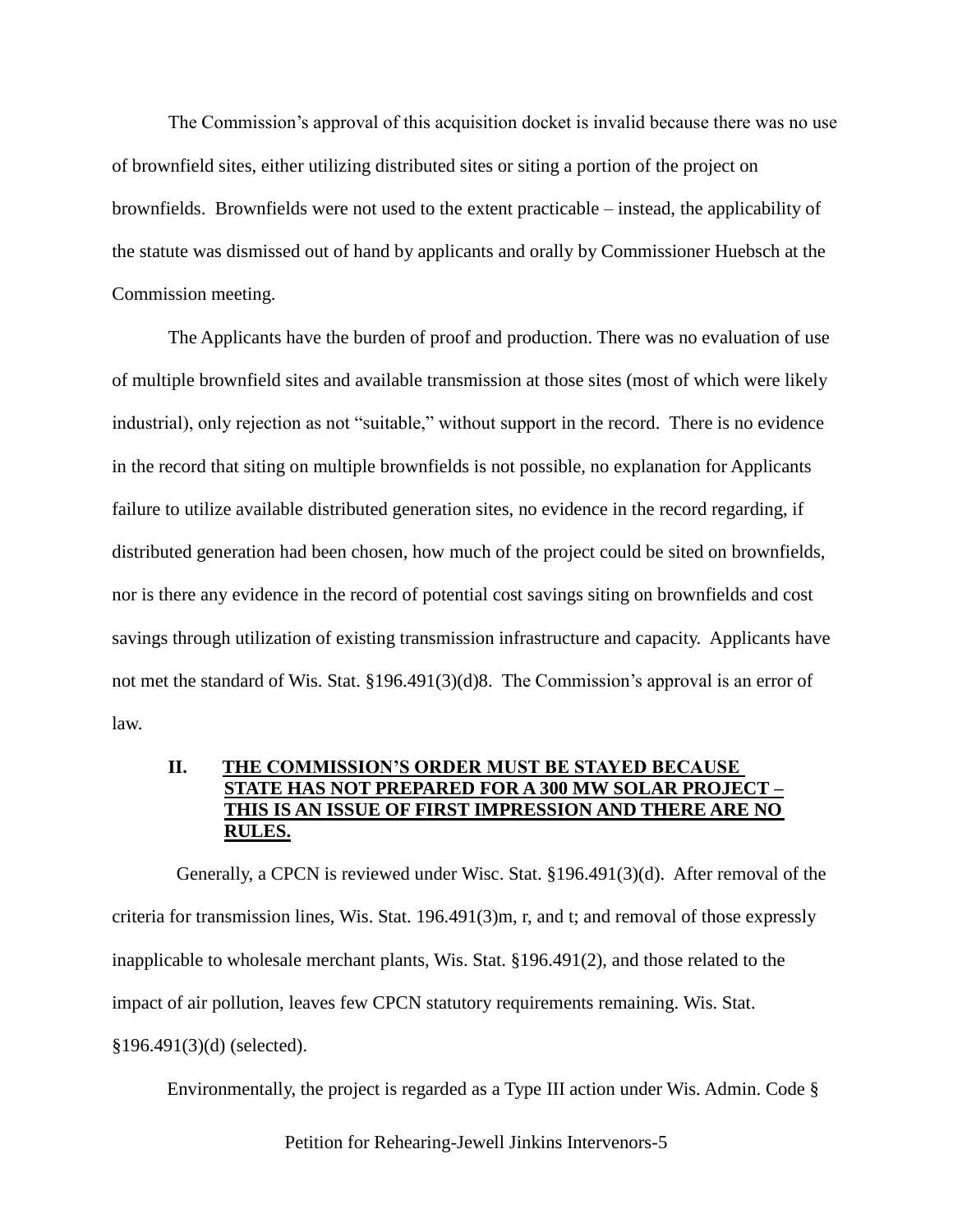PSC 4.10(3). The code is what it is – there is a ceiling of 10 MW for wind projects classified as Type III, but there is no threshold for solar where deeper review is required:

- Construct a wind-powered electric generation facility  $cg.$ whose nominal capacity is less than 10 MW.
- Construct a solar-powered electric generation facility. cr.

For environmental review purposes, solar projects of all sizes, even this 300 MW project, larger than any project in the Midwest, are regarded as a Type III action, with no substantive environmental review required. Id., Table, Type III. This project, combined with the generation tie-line project (docket (9697-CE-101), were reviewed in an Environmental Review. The Environmental Assessment did point out many significant impacts, yet in the review of criteria for an EIS determination, the significant impacts were not forwarded into that evaluation. The many significant impacts identified by PSC staff should trigger a full EIS.

While wind specific siting rules have been promulgated, Wisconsin does not have solar specific siting statutes, rules or standards. See Wis. Stat. §196.378(4g)(a)4. PSC staff admits that "the Commission has no experience with utility-scale solar developments," but recounts Commission authorization of "five utility-scale wind developments located within the state." Direct-PSC-Grant-r-3. Grant notes that the Commission developed wind siting rules (not mentioning the legislative mandate). Id. Further, there is a statutory mandate to promulgate rules regarding wind decommissioning and financial assurance:

The commission shall promulgate rules requiring the owner of a wind energy system with a nominal operating capacity of at least one megawatt to maintain proof of financial responsibility ensuring the availability of funds for decommissioning the wind energy system upon discontinuance of use of the wind energy system. The rules may require that the proof can be established by a bond, deposit, escrow account, irrevocable letter of credit, or other financial commitment specified by the commission.

Wis. Stat. §196.378(4g)(d). Wis. Code Chapter PSC 128 does address these issues and more.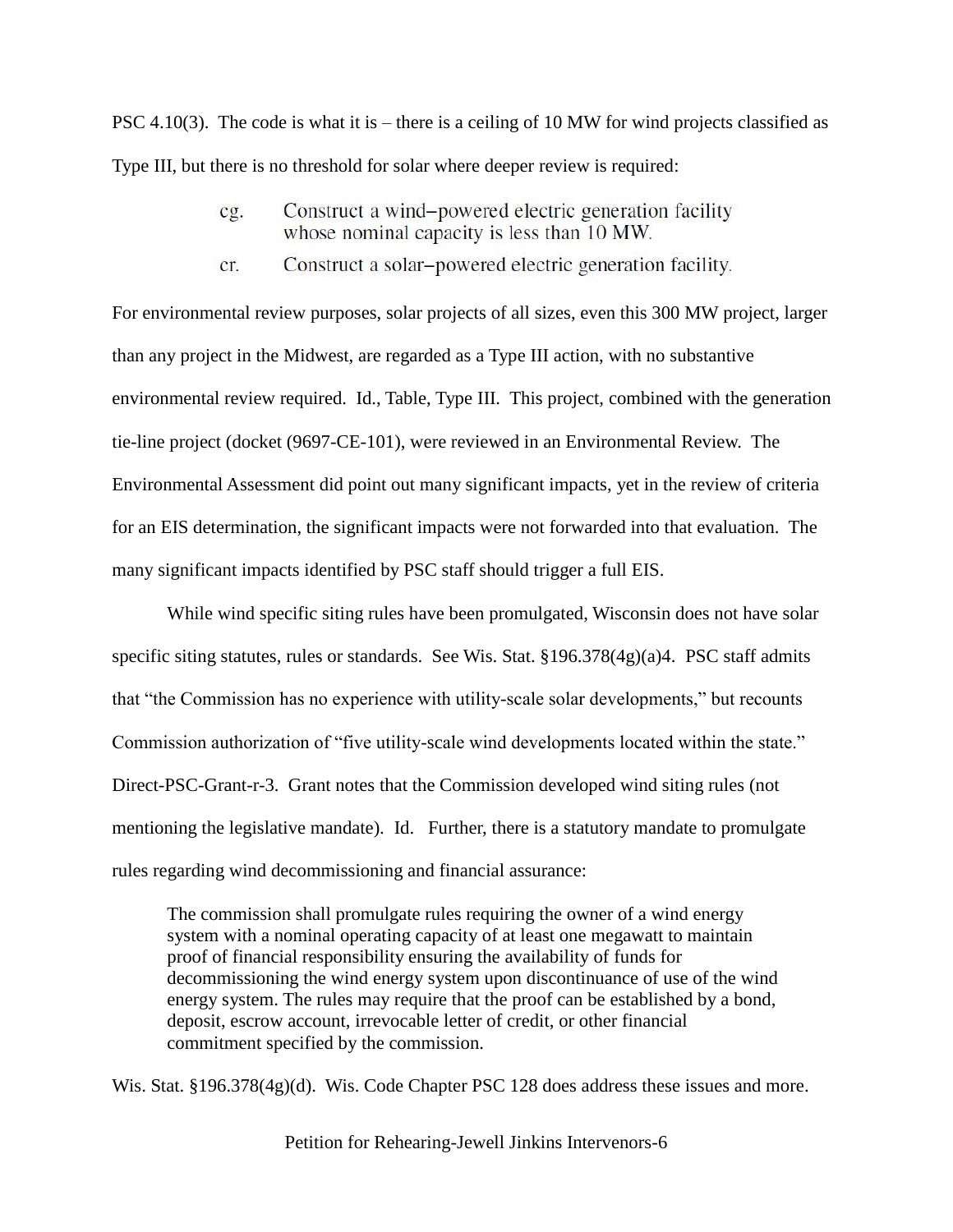The Commission must consider these rules in its evaluation of a wind CPCN application:

(dg) In making a determination under par. (d) that applies to a large electric generating facility, if the large electric generating facility is a wind energy system, as defined in s. 66.0403 (1) (m), the commission shall consider whether installation or use of the facility is consistent with the standards specified in the rules promulgated by the commission under s. 196.378 (4g) (b)**.**

There are none of these considerations for siting solar.

Wisconsin clearly did not expect a solar project of this size, and is not prepared. There are no state setbacks, no noise criteria, no decommissioning plan requirements or financial assurance for solar as there is for wind. In numerous points in this docket, staff and applicants leaned on wind siting for guidance for solar siting. As noted by Applicant's counsel, "... this is not a rulemaking proceeding." Tr. 13:14. That's correct, and to proceed without a solar rulemaking and a framework in place results in a decision that is arbitrary and capricious and an error of law.

## **III. REHEARING IS REQUESTED BECAUSE PROJECT WILL INTERFERE WITH ORDERLY LAND USE AND DEVELOPMENT -- THE COMMISSION SHOULD OPERATE WITH PREVENTION OF PROBLEMS AS ITS FIRST CONCERN.**

The Commission should focus on prevention of problems, particularly in an issue of first impression, and consider the existing community and land use plans. This did not occur. The Badger Hollow project is not compatible with agriculture, it is not compatible with community plans, values, and it will significantly impair viewsheds and aesthetics. This utility scale solar project is an "either/or" because the area will be either agriculture, or it will be solar, but both are not possible.

Wisconsin law prohibits local government from restricting development of renewable energy, and PSC jurisdiction pre-empts local governments' ordinances. Wis. Stat. §66.0401(1m). In this vacuum, the Commission should give great weight to the impact of the project on the area proposed for siting. One of the criteria that does apply to this project is PSC consideration of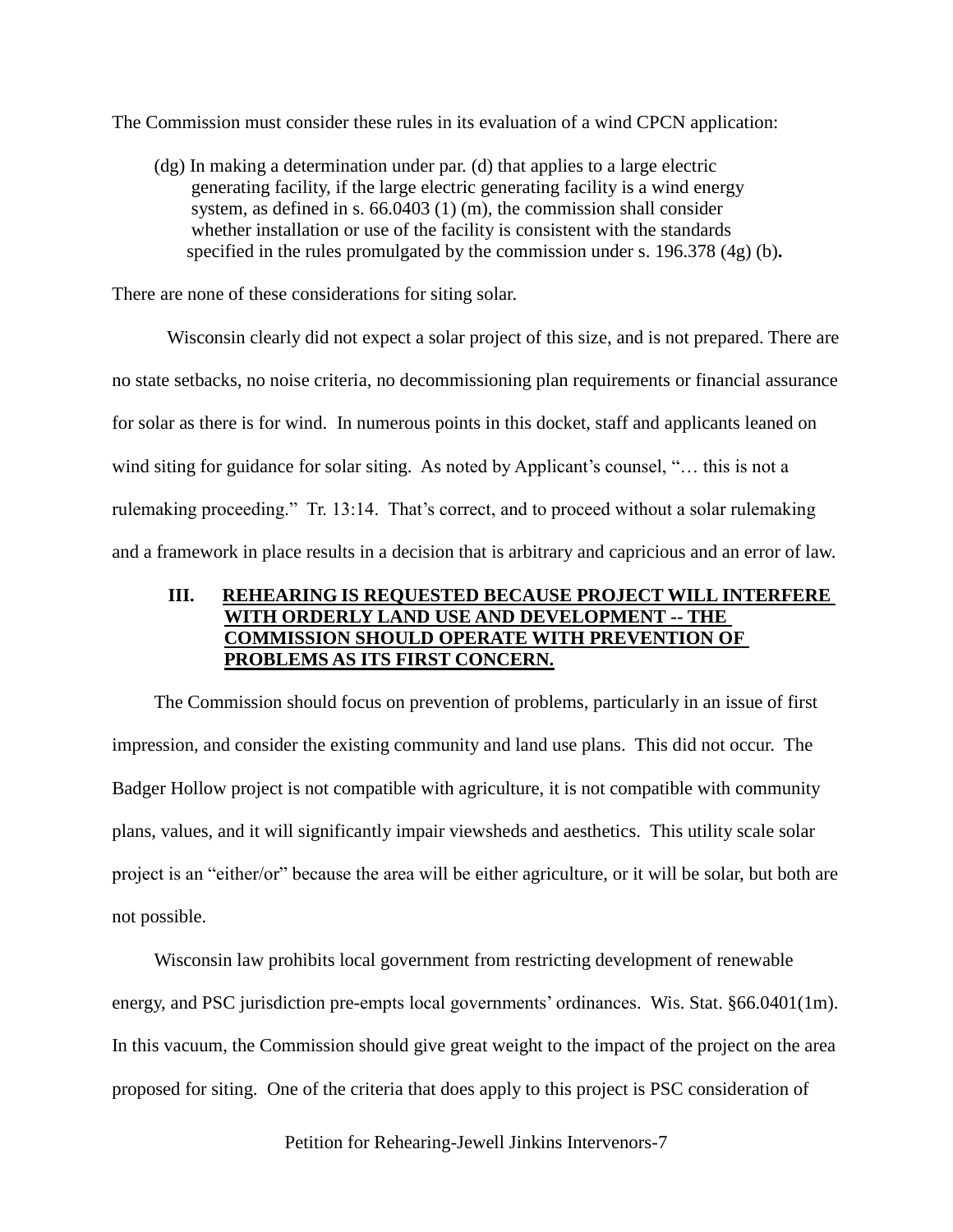whether:

The proposed facility will not unreasonably interfere with the orderly land use and development plans for the area involved.

Wis. Stat. §196.491(3)(d)6.

This solar project covering more than 3,000 acres with a 30-50 year project life, will

unreasonably interfere with the orderly land use and development plans for the area. The

Environmental Assessment details potential permanent impacts, and states:

To the extent that the thousands of acres of land occupied by the solar farm facilities would not be available for agricultural production and would not support the agricultural industry, the solar farm would not be in keeping with the goals of the area's agricultural designation. The solar farm would be an industrial-type facility that is of a different character from the agricultural setting of the project area, as well.

Ex.-JJI-Jewell-r2, Draft Environmental Assessment, p. 40.

The PV subarrays would cause the greatest visual impact of the proposed project facilities. The many acres covered and **the industrial appearance of the panels would be a dramatic change from the existing views** of agricultural fields.

Ex.-JJI-Jewell-r2, Environmental Assessment, p. 56 (emphasis added).

The EA openly says that "Some of the greatest impacts of the project would be to agriculture," and that "nearly 80 percent of the land proposed for sub-arrays (areas within the fences), totaling 2,141 acres, is classified as having prime farmland soils." Ex.-JJI-Jewell-2[r]-p. 58. The EA also says that 54-69% of the transmission route is on cropland, depending on which route is chosen, plus an additional 55 miles of underground collection system lines. Id. This is very disturbing. This is some of the best land in Wisconsin, and arguably some of the finest farmland on the face of the earth. Other communities that have already permitted solar projects and have consciously avoided prime farmland, and Wisconsin should do the same, learning from others' experiences.

Direct, JJI-Jewell-r2-5-6.

The Commission should operate with prevention of problems as its first concern, and setbacks are a means of prevention. Mr. Singletary asks "Are setback distances incorporated by the Applicant sufficient to mitigate undue harm to and owners within the project area that may occur due to a degradation in the aesthetics or character of areas within the project area, or reductions in property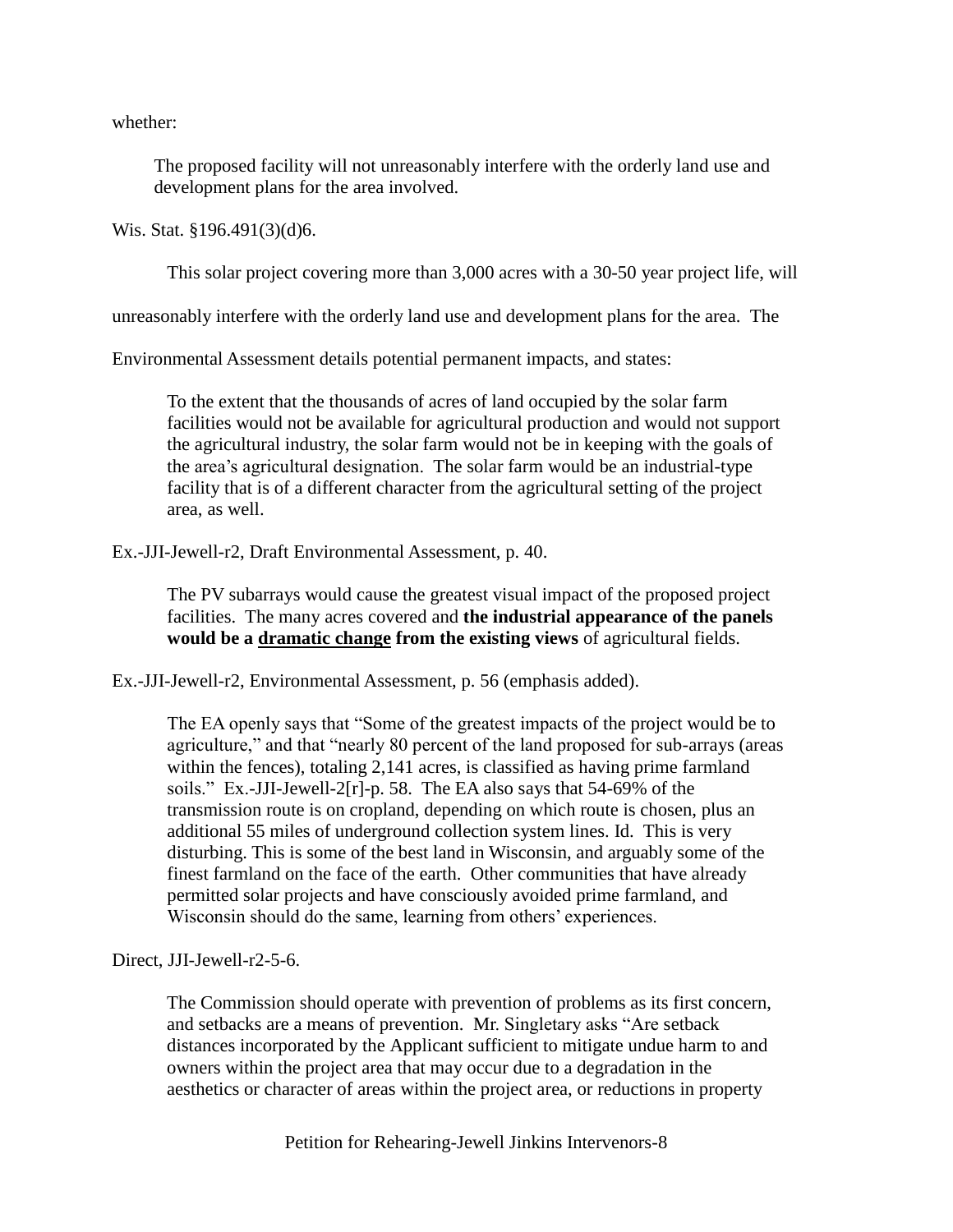value?" Again, this is a primary focus of Jewell Jinkins Intervenors. We have lived, worked, and invested in this community for many years, it is much more than our homes and our livelihood. The visual and aesthetic impacts affect the character of our community, and for this project, it represents a significant impact. The Commission needs to carefully consider the impact of this project coming into our pre-existing community.

Rebuttal-JJI-Jewell-r2-13; see also Direct-CUB-Singletary-7. Yes, "reasonable concerns require

addressing." Direct-CUB-Singletary-8. There is much evidence in the record regarding the

impacts to local land use and plans and the long-term and likely permanent nature of these

impacts. Beyond lip service without action, these reasonable concerns were not addressed by the

Commission.

For these reasons, Jewell Jinkins Intervenors request rehearing for consideration and

preventative actions to avoid dramatic change and preserve this agricultural community.

# **IV. IMPACTS ON THE CHARACTER OF THIS AGRICULTURAL COMMUNITY, CHANGE IN VISUAL NATURE, AND AESTHETICS, AND THE NOISE WERE NOT ADDRESSED BY THE COMMISSION.**

The Commission's Decision does not address impacts demonstrated in the Environmental

Assessment and the concerns of Jewell Jinkins Intervenors, including the character of this

agricultural community, the change in its visual nature and aesthetics if the project were to be

built. These are factors to be considered under Wisconsin's CPCN statute, and:

… a certificate of public convenience and necessity only if the commission determines all of the following:

- 3. The design and location or route is in the public interest considering alternative locations or routes, individual hardships, safety, reliability and environmental factors…
- 4. The proposed facility will not have undue adverse impact on other environmental values such as, but not limited to, ecological balance, public health and welfare, historic sites, geological formations, the aesthetics of land and water and recreational use...

Wis. Stat. §196.491(3)(d)3,4(selected).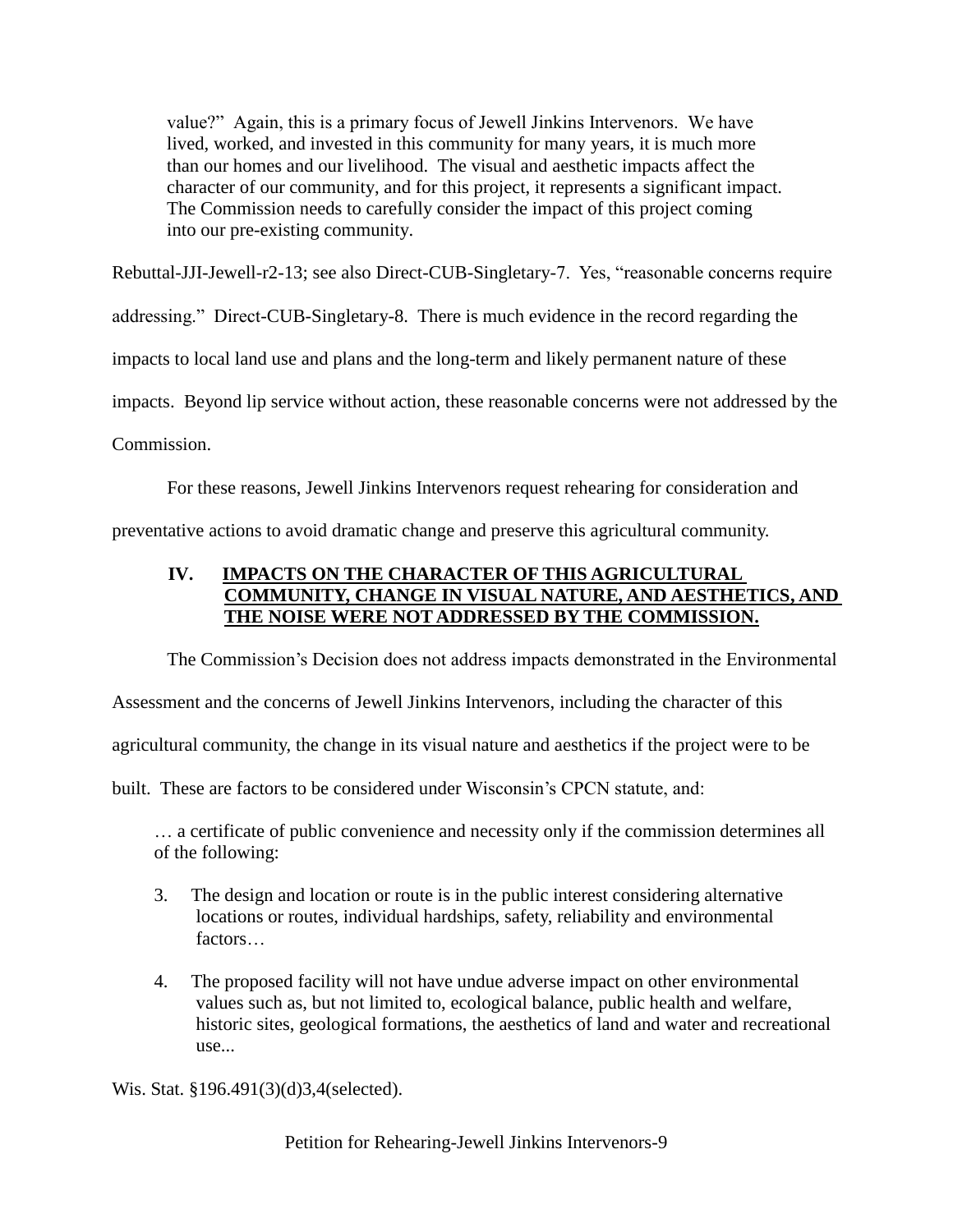Jewell testified at length of the importance of these attributes, and the probable impact if the Badger Hollow solar project moves into this pre-existing community, based on his lifelong farming experience, his formal education in agricultural economics, and his many years of writing and radio programming regarding general agricultural issues and agricultural economics. Direct-JJI-Jewell-r2, see e.g., p. 5-9; Ex.-JJI-Jewell-1, Resume. The "character of the project is a negative character with significant impacts. This project is a dreadful intrusion into our community that will permanently and irreversibly change its [character]. Rebuttal-JJI-Jewell-r2- 3:6-8.

While the focus of Jewell Jinkins Intervenors is on big picture issues, the members of this association will experience individual hardships. They will be personally impacted by this project. Jewell testified in lengthy cross-examination about his extensive investment in many parcels in the area, the extent of which is indicative of his commitment to farming generally and specifically to farming in Iowa County. Tr. 186:23-194:2. In response to Data Requests from Badger Hollow, and in testimony, Jewell Jinkins Intervenors submitted information about their interests in property in Iowa County demonstrating the significant individual hardships if this 3,500 acre project moves into the area. As large landowners, the impacts will be large as well.

| Parcel                | Owner(s)                | Site Address                           | <b>Tax Years</b> |
|-----------------------|-------------------------|----------------------------------------|------------------|
| 0410 - TOWN OF LINDEN | JEWELL REVOCABLE TRUST; |                                        | 1992-2018        |
| 0411 - TOWN OF LINDEN | JEWELL REVOCABLE TRUST; |                                        | 1992-2018        |
| 0422 - TOWN OF LINDEN | JEWELL REVOCABLE TRUST; |                                        | 1992-2018        |
| 0423 - TOWN OF LINDEN | JEWELL REVOCABLE TRUST; |                                        | 1992-2018        |
| 0424 - TOWN OF LINDEN | JEWELL REVOCABLE TRUST; |                                        | 1992-2018        |
| 0425 - TOWN OF LINDEN | JEWELL REVOCABLE TRUST; | 3362 COUNTY ROAD B; 3366 COUNTY ROAD B | 1992-2018        |

For Alan and Marcia Jewell: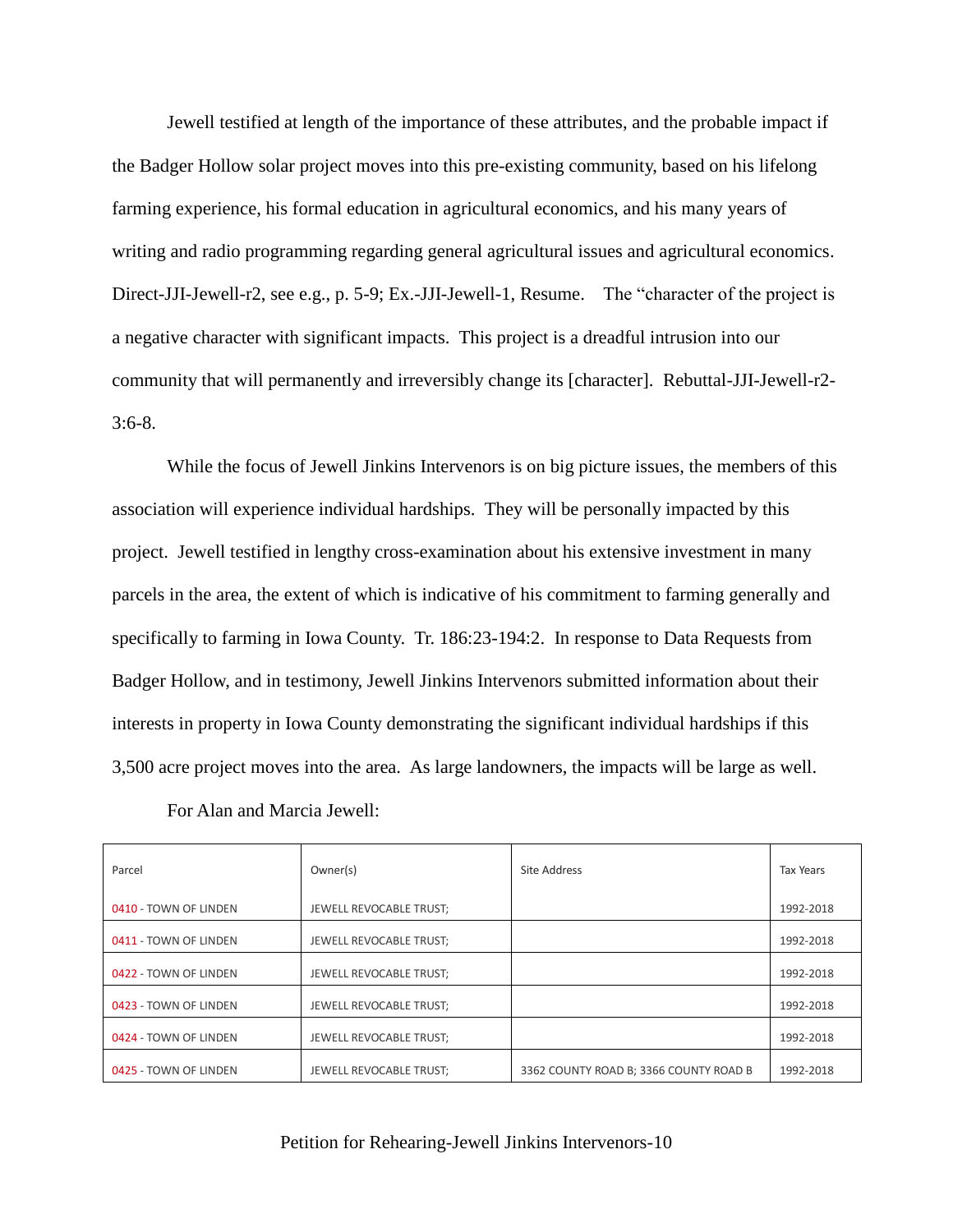| 0406.A - TOWN OF LINDEN          | OAKDALE FARMS LTD PARTNERSHIP |                    | 1992-2018 |
|----------------------------------|-------------------------------|--------------------|-----------|
| 0407.A - TOWN OF LINDEN          | OAKDALE FARMS LTD PARTNERSHIP |                    | 1992-2018 |
| 0408 - TOWN OF LINDEN            | OAKDALE FARMS LTD PARTNERSHIP |                    | 1992-2018 |
| 0409 - TOWN OF LINDEN            | OAKDALE FARMS LTD PARTNERSHIP |                    | 1992-2018 |
| 0428 - TOWN OF LINDEN            | OAKDALE FARMS LTD PARTNERSHIP | 2511 COUNTY ROAD Q | 1992-2018 |
| 0428 - TOWN OF LINDEN            | OAKDALE FARMS LTD PARTNERSHIP |                    | N/A       |
| 0428.03 - TOWN OF LINDEN         | OAKDALE FARMS LTD PARTNERSHIP | 2511 COUNTY ROAD Q | N/A       |
| 0429 - TOWN OF LINDEN            | OAKDALE FARMS LTD PARTNERSHIP |                    | 1992-2018 |
| 0628 - TOWN OF LINDEN            | OAKDALE FARMS LTD PARTNERSHIP |                    | 1992-2018 |
| 0630 - TOWN OF LINDEN            | OAKDALE FARMS LTD PARTNERSHIP |                    | 1992-2018 |
| 0631 - TOWN OF LINDEN            | OAKDALE FARMS LTD PARTNERSHIP |                    | 1992-2018 |
| 0639 - TOWN OF LINDEN            | OAKDALE FARMS LTD PARTNERSHIP |                    | 1992-2018 |
| 0642 - TOWN OF LINDEN            | OAKDALE FARMS LTD PARTNERSHIP |                    | N/A       |
| 0642 - TOWN OF LINDEN            | OAKDALE FARMS LTD PARTNERSHIP | 2215 COUNTY ROAD Q | 1992-2018 |
| 0642.01 - TOWN OF LINDEN         | OAKDALE FARMS LTD PARTNERSHIP | 2215 COUNTY ROAD Q | N/A       |
| 0643 - TOWN OF LINDEN            | OAKDALE FARMS LTD PARTNERSHIP |                    | 1992-2018 |
| 0665 - TOWN OF LINDEN            | OAKDALE FARMS LTD PARTNERSHIP |                    | 1992-2018 |
| 0666 - TOWN OF LINDEN            | OAKDALE FARMS LTD PARTNERSHIP |                    | N/A       |
| 0666 - TOWN OF LINDEN            | OAKDALE FARMS LTD PARTNERSHIP | 2083 BLOOMFIELD RD | 1992-2018 |
| 0666.01 - TOWN OF LINDEN         | OAKDALE FARMS LTD PARTNERSHIP | 2083 BLOOMFIELD RD | N/A       |
| <b>1176 - TOWN OF DODGEVILLE</b> | OAKDALE FARMS LTD PARTNERSHIP | 4050 US HIGHWAY 18 | 1992-2018 |
| 1176 - TOWN OF DODGEVILLE        | OAKDALE FARMS LTD PARTNERSHIP |                    | N/A       |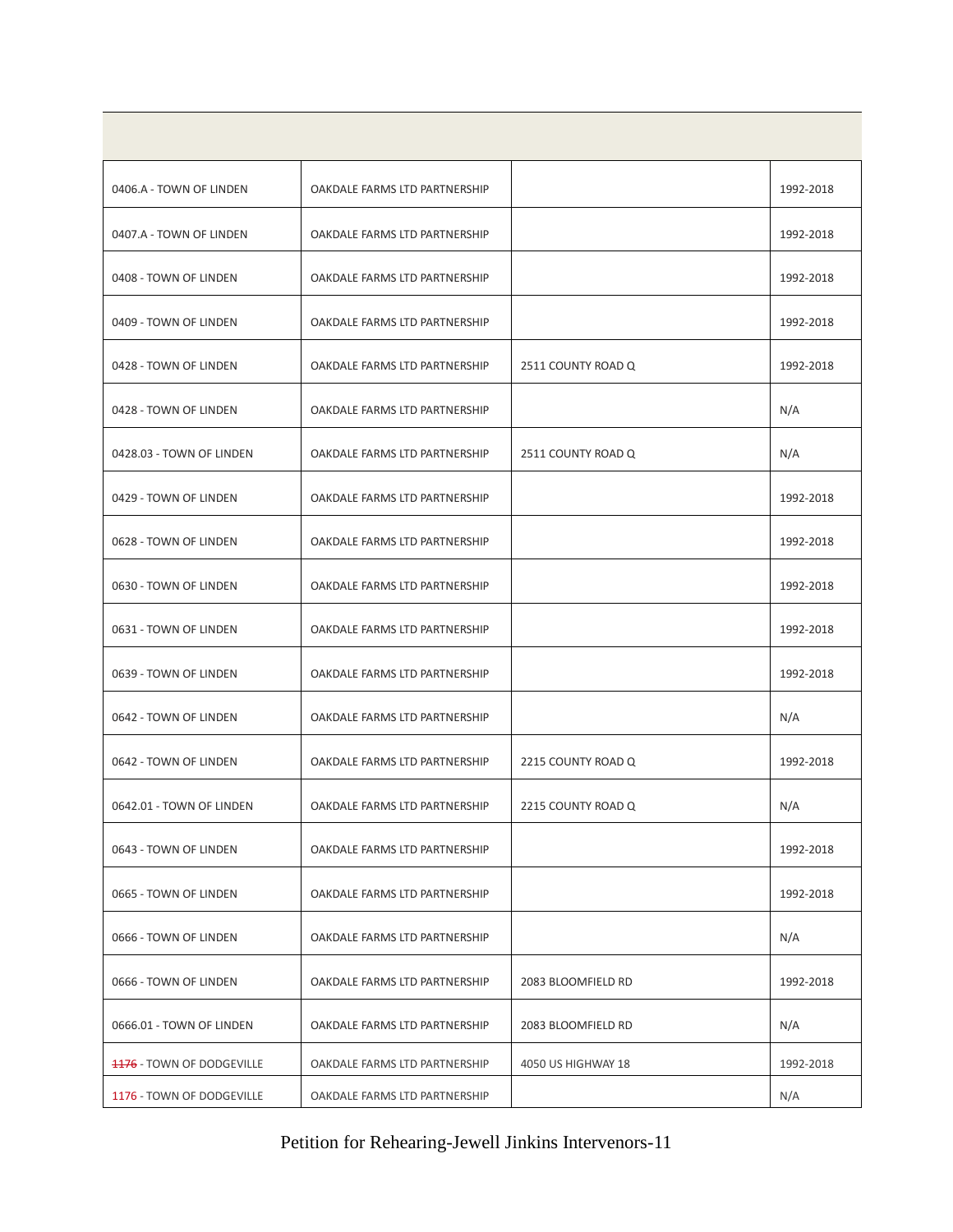| Parcel                           | Owner(s)                      | Site Address       | <b>Tax Years</b> |
|----------------------------------|-------------------------------|--------------------|------------------|
| 1176.01 - TOWN OF DODGEVILLE     | OAKDALE FARMS LTD PARTNERSHIP | 4050 US HIGHWAY 18 | N/A              |
| 1177 - TOWN OF DODGEVILLE        | OAKDALE FARMS LTD PARTNERSHIP |                    | 1992-2018        |
| 1178 - TOWN OF DODGEVILLE        | OAKDALE FARMS LTD PARTNERSHIP |                    | 1992-2018        |
| <b>1179 - TOWN OF DODGEVILLE</b> | OAKDALE FARMS LTD PARTNERSHIP |                    | 1992-2018        |
| 1179 - TOWN OF DODGEVILLE        | OAKDALE FARMS LTD PARTNERSHIP |                    | N/A              |
| 1181 - TOWN OF DODGEVILLE        | OAKDALE FARMS LTD PARTNERSHIP |                    | N/A              |
| <b>1181</b> - TOWN OF DODGEVILLE | OAKDALE FARMS LTD PARTNERSHIP |                    | 1992-2018        |
| 1182 - TOWN OF DODGEVILLE        | OAKDALE FARMS LTD PARTNERSHIP |                    | N/A              |
| <b>4482 - TOWN OF DODGEVILLE</b> | OAKDALE FARMS LTD PARTNERSHIP |                    | 1992-2018        |
| <b>1341 - TOWN OF DODGEVILLE</b> | OAKDALE FARMS LTD PARTNERSHIP | 4045 US HIGHWAY 18 | 1992-2018        |
| 1341 - TOWN OF DODGEVILLE        | OAKDALE FARMS LTD PARTNERSHIP |                    | N/A              |
| 1341.02 - TOWN OF DODGEVILLE     | OAKDALE FARMS LTD PARTNERSHIP | 4045 US HIGHWAY 18 | N/A              |
| 1342 - TOWN OF DODGEVILLE        | OAKDALE FARMS LTD PARTNERSHIP |                    | 1992-2018        |

Alan and Marcia Jewell have an interest in the following property of Marcia Jewell's father, who passed away in 1981, through the Charles Mueller Trust naming Marcia Jewell as heir. This land has been in the family for 125 years. The Charles Mueller Trust parcels are adjacent to the solar project. The Jewells, Marcia Jewell's brother, Mike, and nephew Matt, have rented this land for the last decade or so:

| <b>Parcel</b>       | Owner(s)               | <b>Site Address</b> | <b>Tax Years</b> |
|---------------------|------------------------|---------------------|------------------|
| 0523 - TOWN OF EDEN | MUELLER, CHARLES TRUST |                     | 1992-2018        |
| 0524 - TOWN OF EDEN | MUELLER, CHARLES TRUST |                     | 1992-2018        |
| 0525 - TOWN OF EDEN | MUELLER, CHARLES TRUST |                     | 1992-2018        |
| 0526 - TOWN OF EDEN | MUELLER, CHARLES TRUST |                     | 1992-2018        |

Alan and Marcia Jewell also have an interest in Marcia Jewell's mother's land, through Evelyn L. Mueller Revocable Trust, of which Marcia is a named heir. The Jewell's have rented this farm for the last decade or so, with Marcia's brother, Mike, and nephew Matt. Parcel 0513 of the Evelyn L. Mueller Revocable Trust will host roughly 40 acres of Badger Hollow solar panels.

| <b>Parcel</b> | Owner(s) | <b>Site Address</b> | <b>Tax Years</b> |
|---------------|----------|---------------------|------------------|
|---------------|----------|---------------------|------------------|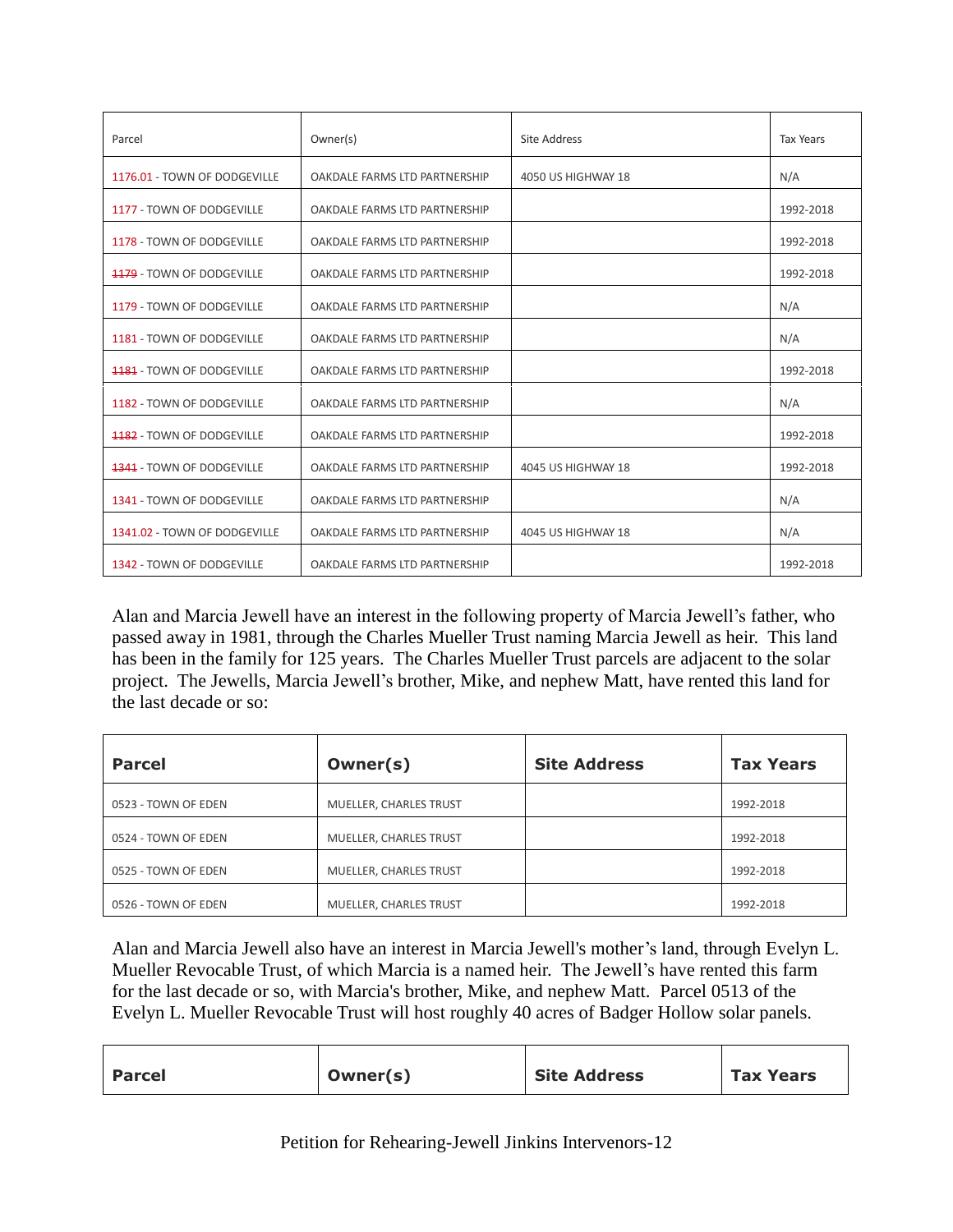| <b>Parcel</b>       | Owner(s)                 | <b>Site Address</b> | <b>Tax Years</b> |
|---------------------|--------------------------|---------------------|------------------|
| 0505 - TOWN OF EDEN | MUELLER, EVELYN L REV TR | 821 COUNTY ROAD B   | 1992-2018        |
| 0506 - TOWN OF EDEN | MUELLER, EVELYN L REV TR | 821 COUNTY ROAD B   | 1992-2018        |
| 0507 - TOWN OF EDEN | MUELLER, EVELYN L REV TR |                     | 1992-2018        |
| 0508 - TOWN OF EDEN | MUELLER, EVELYN L REV TR |                     | 1992-2018        |
| 0513 - TOWN OF EDEN | MUELLER, EVELYN L REV TR |                     | 1992-2018        |
| 0516 - TOWN OF EDEN | MUELLER, EVELYN L REV TR |                     | 1992-2018        |

# **ANSWER**: For Richard and Patricia Jinkins, 1086 Enloe Road, Rewey, WI 53580:

| Parcel Number | Location of Property/Legal Description |
|---------------|----------------------------------------|
| 016 0213      | Sec15, T5N, R1E NE1/4 of $SW1/4$       |
| 016 0214      | Sec15, T5N, R1E NW1/4 of $SW1/4$       |
| 016 0215      | Sec15, T5N, R1E SW1/4 of SW1/4         |
| 016 0216      | Sec15, T5N, R1E $SE1/4$ of SW1/4       |
| 016 0218      | Sec15, T5N, R1E NW1/4 of SE1/4         |
| 016 0219      | Sec15, T5N, R1E SW1/4 of SE1/4         |
| 016 0237      | Sec16, T5N, R1E SE1/4 of SE1/4         |
| 016 0330      | Sec22, T5N R1E NW1/4 of NE1/4          |
| 016 0335      | Sec22, T5N, R1E NE1/4 of NW1/4         |
| 016 0336      | Sec22, T5N, R1E NW1/4 of NW1/4         |

For Wade Wendhausen, 1962 Drinkwater Rd, Livingston, WI 53554:

| Parcel Number | Location of Property/Legal Description                    |
|---------------|-----------------------------------------------------------|
| 016 0211      | Sec15, T5N, R1E SW1/4 of NW1/4                            |
| 016 0212      | Sec15, T5N, R1E SE1/4 of NW1/4                            |
| 016 0224      | Sec16, T5N, R1E PT SW1/4 of SW1/4                         |
| 016 0333      | Sec22, T5N, R1E E $\frac{1}{2}$ of SE1/4 of NE1/4         |
| 016 0225      | Sec16, T5N, R1E SE1/4 of NE1/4                            |
| 016 0354      | Sec23, T5N, R1E SW1/4 of NW1/4                            |
| 016 0334.A    | Sec22, T5N, R1E PT E of W $\frac{1}{2}$ of SE1/4 of NE1/4 |
| 016 0206      | Sec15, T5N R1E SW1/4 of NE1/4                             |
| 016 0357      | Sec23, T5N, R1E NW1/4 of SW1/4                            |

Wade Wendhausen is currently renting 226 acres of farmland from the following landowners, who are also listed as having contracted their land to the Badger Hollow Solar project:

150 Acres currently renting from WIL-CLAR FARMS, 2468 DRINKWATER RD, MONTFORT WI 53569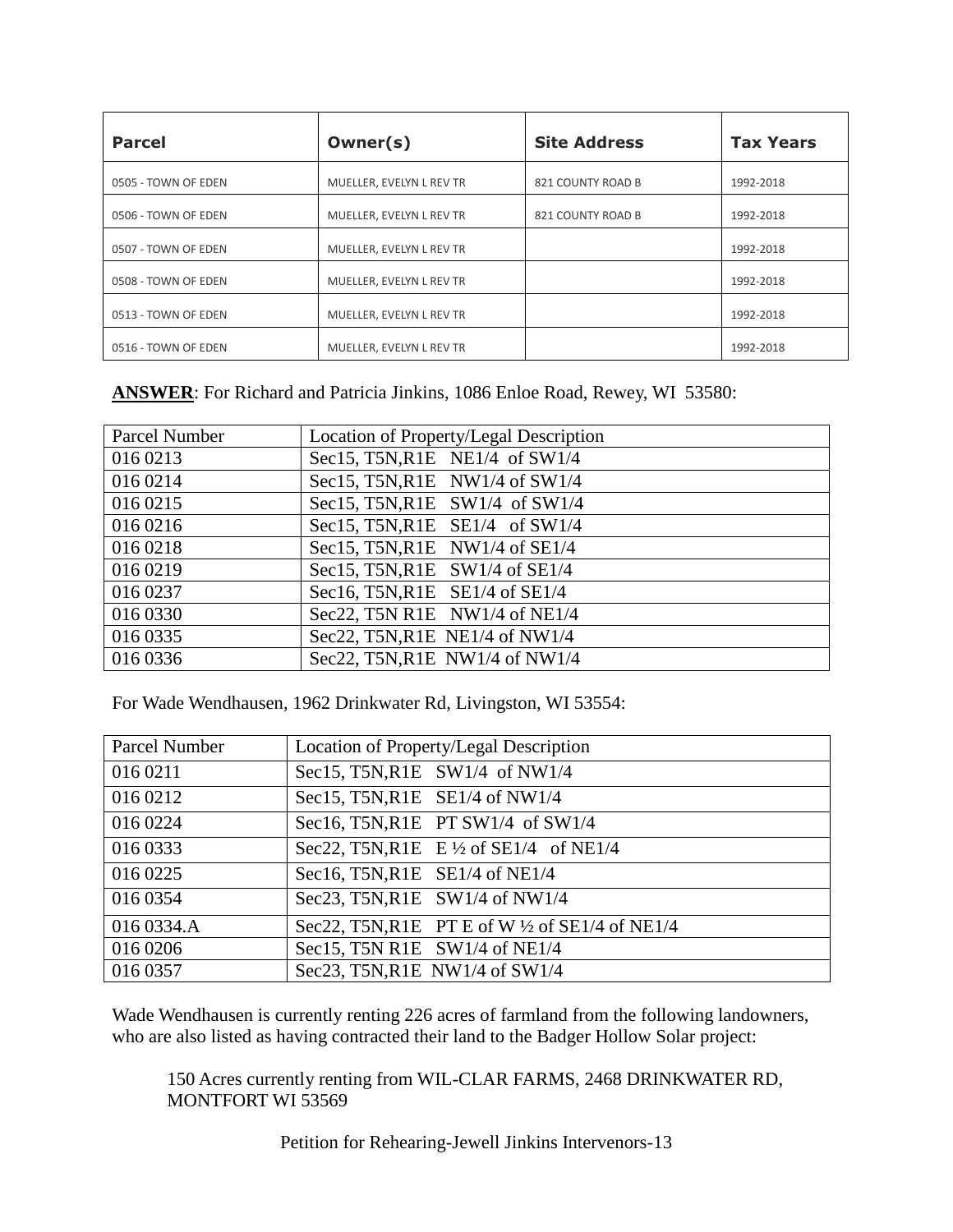## 76 Acres currently renting from PEGGY A HOLMES, 1184 COUNTY ROAD IG, MONTFORT WI 53569

These 226 acres are approximately a quarter of the total land Wade Wendhausen farms. The loss of this farmland that is contracted for Badger Hollow Solar Panel installation will negatively impact his livelihood. In addition, finding available farmland to rent in the area will be even more difficult when so many acres of farmland are leased to Badger Hollow and taken out of production.

In addition to the issues above, Jewell Jinkins Intervenors are particularly concerned about the consequences to agricultural support businesses which are dependent on farming for their business; impacts on property values, impact on value of land under solar arrays, and impact on value of land near the solar arrays; impact on value of residences near solar arrays; financial consequences to local schools , local governmental and services; and loss of population.

The Commission's Decision notes that Badger Hollow has offered "Good Neighbor Agreements" and seem to believe that that offers mitigation of impacts. This is not correct, instead, it requires landowners give away their rights. In the participant's lease agreements, there is a general waiver, a "Grant of Additional Easements" which includes:

(b) Interference. An exclusive easement for electromagnetic, audio, visual, view, light, noise, vibration, electrical, radio interference, or other effects attributable to the Solar Generating Equipment, the Project or any Site Activities…

Ex.-PSC-Staff Data Request Response-Response 2.16, Solar Lease and Easement Agreement, Appendix B (REDACTED COPY).

Insertion of a broad waiver in the land lease is an indication that issues are anticipated, and has elements of an adhesion contract. The Badger Hollow lease contains several other waivers:

9.4 Requirements of Governmental Agencies and Setback Waiver. Owner shall provide best efforts to assist and fully cooperate with Grantee, at no out-of-pocket expense to Owner, in complying with or obtaining any land use permits and approvals, building permits,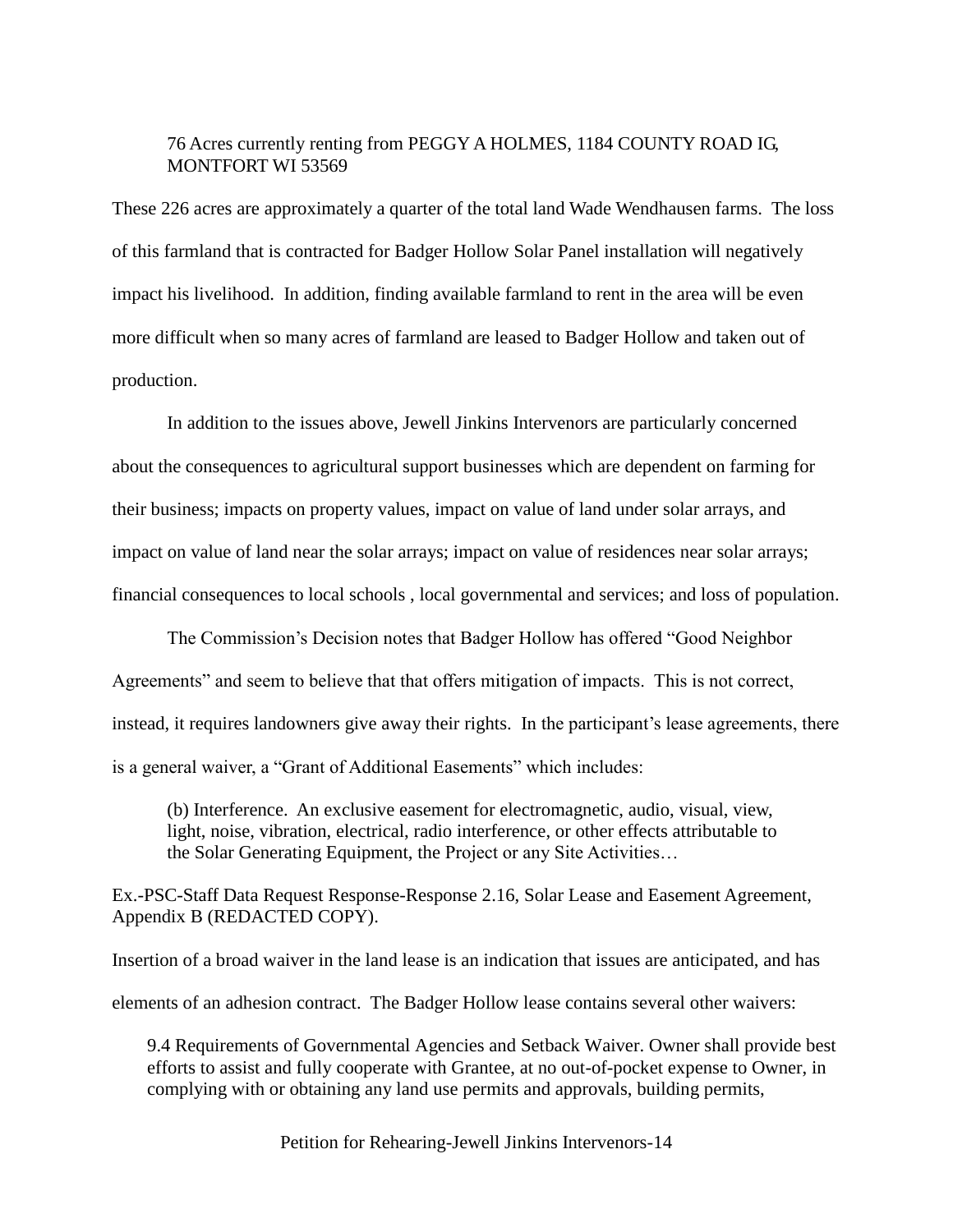environmental impact reviews, tax abatements or any other permits and approvals reasonably necessary for the financing, construction, installation, monitoring, repair, replacement relocation, maintenance, operation or removal of Solar Facilities, including, but not limited to, execution of applications and documents reasonably necessary for such approvals and permits, and participating in any appeals or regulatory proceedings respecting the Solar Facilities. To the extent permitted by law, Owner hereby waives enforcement of any applicable setback requirements respecting the Solar Facilities to be placed on or near the Property that are reasonably necessary, in Grantee's sole and absolute discretion, to carry out Grantee's power-generating activities on or near the Premises.

14.12 Waiver of Right to Trial by Jury. EACH OF THE PARTIES KNOWINGLY, VOLUNTARILY AND INTENTIONALLY WAIVES THE RIGHT TO A TRIAL BY JURY IN RESPECT OF ANY LITIGATION BASED ON THIS AGREEMENT, OR ARISING OUT OF, UNDER OR IN CONNECTION WITH THIS AGREEMENT AND ANY AGREEMENT CONTEMPLATED TO BE EXECUTED IN CONJUNCTION HEREWITH, OR ANY COURSE OF CONDUCT, COURSE OF DEALING, STATEMENTS (WHETHER VERBAL OR WRITTEN) OR ACTIONS OF ANY PARTY HERETO. EACH OF THE PARTIES TO THIS AGREEMENT WAIVES ANY RIGHT TO CONSOLIDATE ANY ACTION IN WHICH A JURY TRIAL HAS BEEN WAIVED WITH ANY OTHER ACTION IN WHICH A JURY TRIAL CANNOT OR HAS NOT BEEN WAIVED. THIS PROVISION IS A MATERIAL INDUCEMENT TO EACH OF THE PARTIES FOR ENTERING INTO THIS AGREEMENT.

Ex.-PSC-Staff Data Request Response-Response 2.16, Solar Lease and Easement Agreement, (REDACTED COPY).

In light of the record in this proceeding, with identified impacts, and in light of unknown impacts and unintended consequences inherent in this first-of-a-kind project, the Commission should exercise caution and prudence. The Commission should have exercised caution and prudence, but it did not. The record contains evidence regarding issues with the design and location, issues leading to several blanket waivers in leases, a determination of whether the project is in the public interest, the potential for individual hardships, safety issues (waived?) and environmental factors. The record information identifies potential for the proposed facility to have undue adverse impact on environmental values including ecological balance, public health and welfare, historic sites, geological formations, the aesthetics of land and water and recreational use.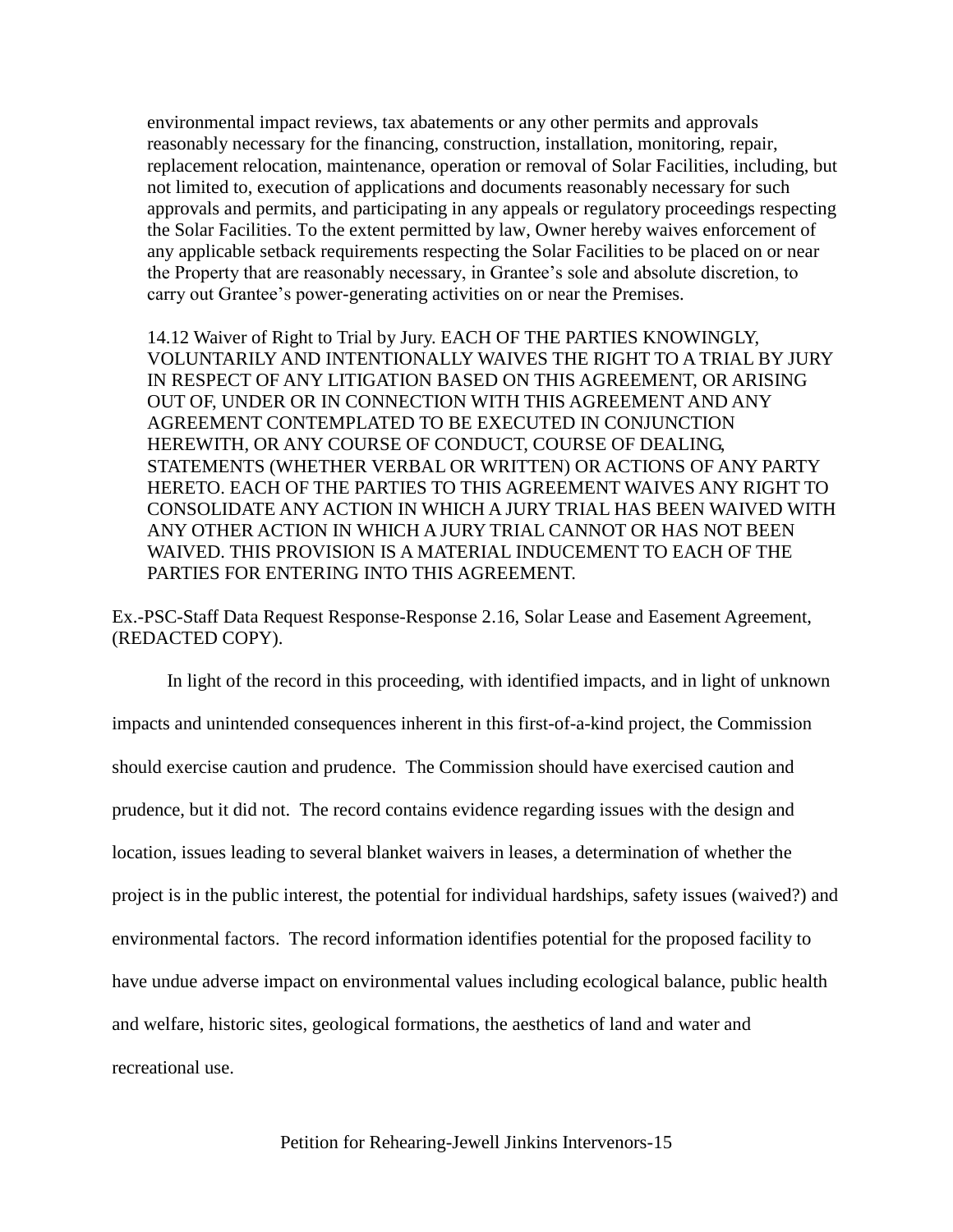The Commission's Decision, ignoring this mountain of evidence, is an error of law. For these reasons, Jewell Jinkins Intervenors request rehearing of the Commission's Decision.

# **V. BASED ON THE MANY SIGNIFICANT IMPACTS IDENTIFIED IN THE ENVIRONMENTAL ASSESSMENT, THIS PROJECT REQUIRES AN ENVIRONMENTAL IMPACT STATEMENT.**

The Commission held that an Environmental Impact Statement should not be required. The Commission has the authority to permissively require an EIS when a situation arrants, but it did not, and instead accepted for an inadequate Environmental Assessment.

The purpose of an Environmental Assessment is to identify potential impacts, which in this case, demonstrated that significant impacts are expected.

An EIS is required if an EA determines there are significant impacts to the environment as a result of the project.

Ex.-JJI-Jewell-r2, Draft EA, p. 2; PSC-FEA; see Wis. PSC Code 420(2)(d); see also Wis.

Stat. 1.1; Wis.. PSC Code 420(2)(d).

The Draft and Final Environmental Assessment (EA) drafted by PSC staff demonstrates

that an Environmental Impact Statement is necessary due to the many anticipated impacts

discussed in the EA and the magnitude of those impacts. The significant impacts range from a

30-50+ year usurpation of land designated for Farmland Preservation and as "Exclusive

Agriculture," to noise levels, to impacts on wildlife, fencing of 2-3,000 acres, vegetation and

stormwater management, and potential for irreversibility of impacts.

The EA itself discloses many significant impacts, for example:

Some of the greatest impacts of the project would be to agriculture. Overall, land cover and land use within the project area is dominated by agriculture, primarily corn and soybean row crop production, with some pasture land. The project would take many acres of cropland out of agricultural production for the life of the project, which could be 50 years or more.

Ex.-JJI-Jewell-r2, Draft EA, p. 56; PSC-FEA.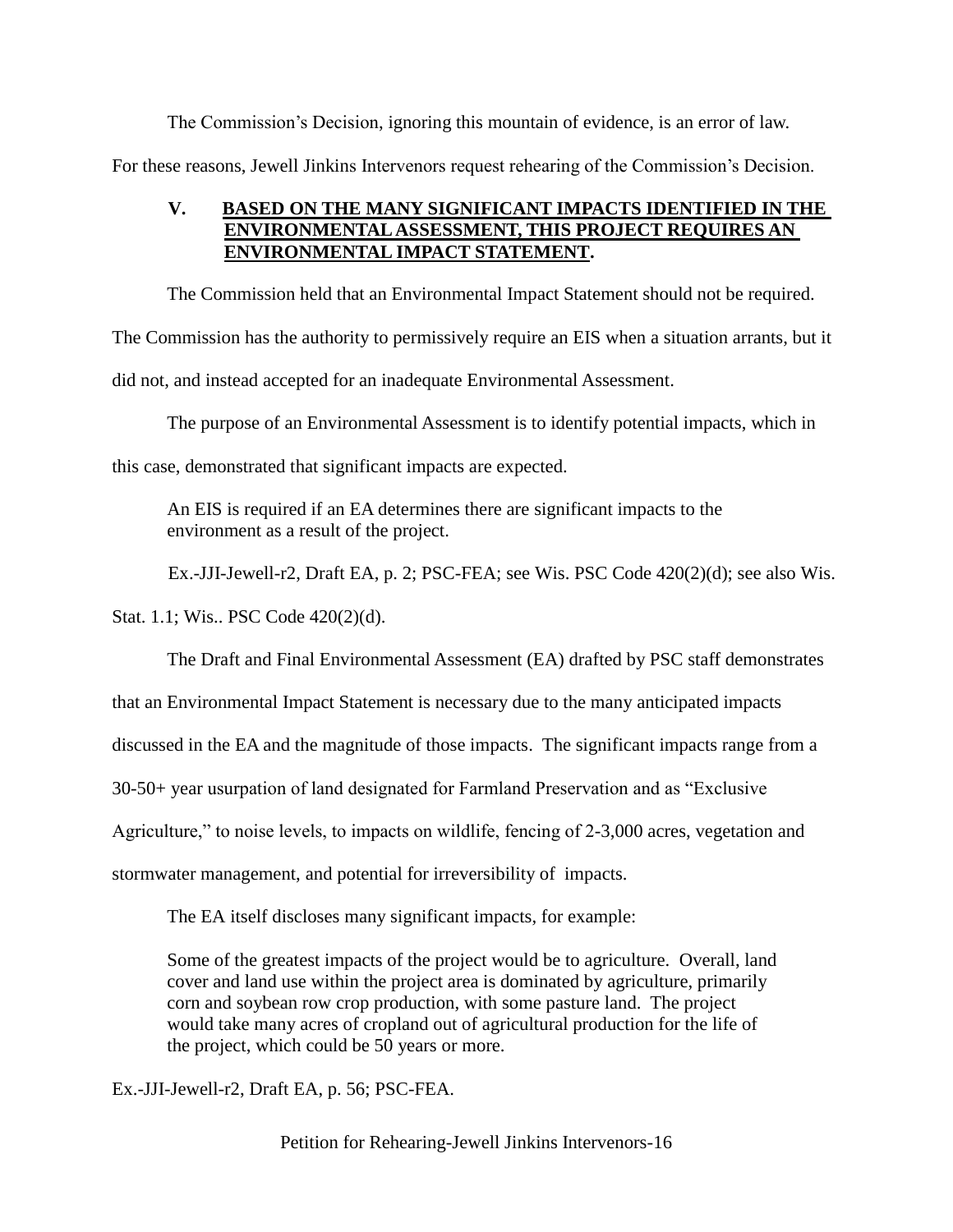One of the criteria to be considered in an EA, and in the determination of whether an Environmental Impact Statement is necessary, is "Irreversible environmental effects." The EA narrative touched on irreversibility, and the relative impact of a 30-50 year installation in its conclusion:

*Few aspects of the proposed project would be truly irreversible, although reversing project actions would incur significant costs and create additional disturbance and environmental effects. Short-term impacts such as noise, air quality, disturbance to local residents, erosion, and removal of vegetation would occur as a result of construction activities, and would not be irreversible. Direct impacts to any wildlife in the project area as a result of construction actions would not be irreversible. Fuels and some construction materials would be irreversibly committed and unavailable for other uses.*

Ex.-JJI-Jewell-r2, Draft EA p. 63 (emphasis added); PSC-FEA. Note that "truly" irreversible is not explained, and there is no discussion of long term impacts, only short term, but no established date for termination of the project. Irreversibility is long term.

Jewell Jinkins Intervenors did address irreversibility and staff failure to sufficiently address irreversibility, long considered in environmental review, with examples offered for reference. Ex.-JJI-Jewell-r2, Draft EA, p. 17; PSC-FEA. However, there was no further consideration of irreversibility. Given the EA's admission of detrimental impacts on agriculture, there is no support for a determination that this project will not have an irreversible impact on agriculture.

Vegetation management and drainage and runoff are interlinked issues for solar developments. Jewell's testimony, based on his lifelong experience farming, and his experience with prairie restoration and pollinators raised questions that have not been answered by Applicants. Direct-Jewell-r2-14.

The breadth and depth of information considered by staff for its Environmental Assessment is insufficient to identify potential and likely impacts, impacts which have been the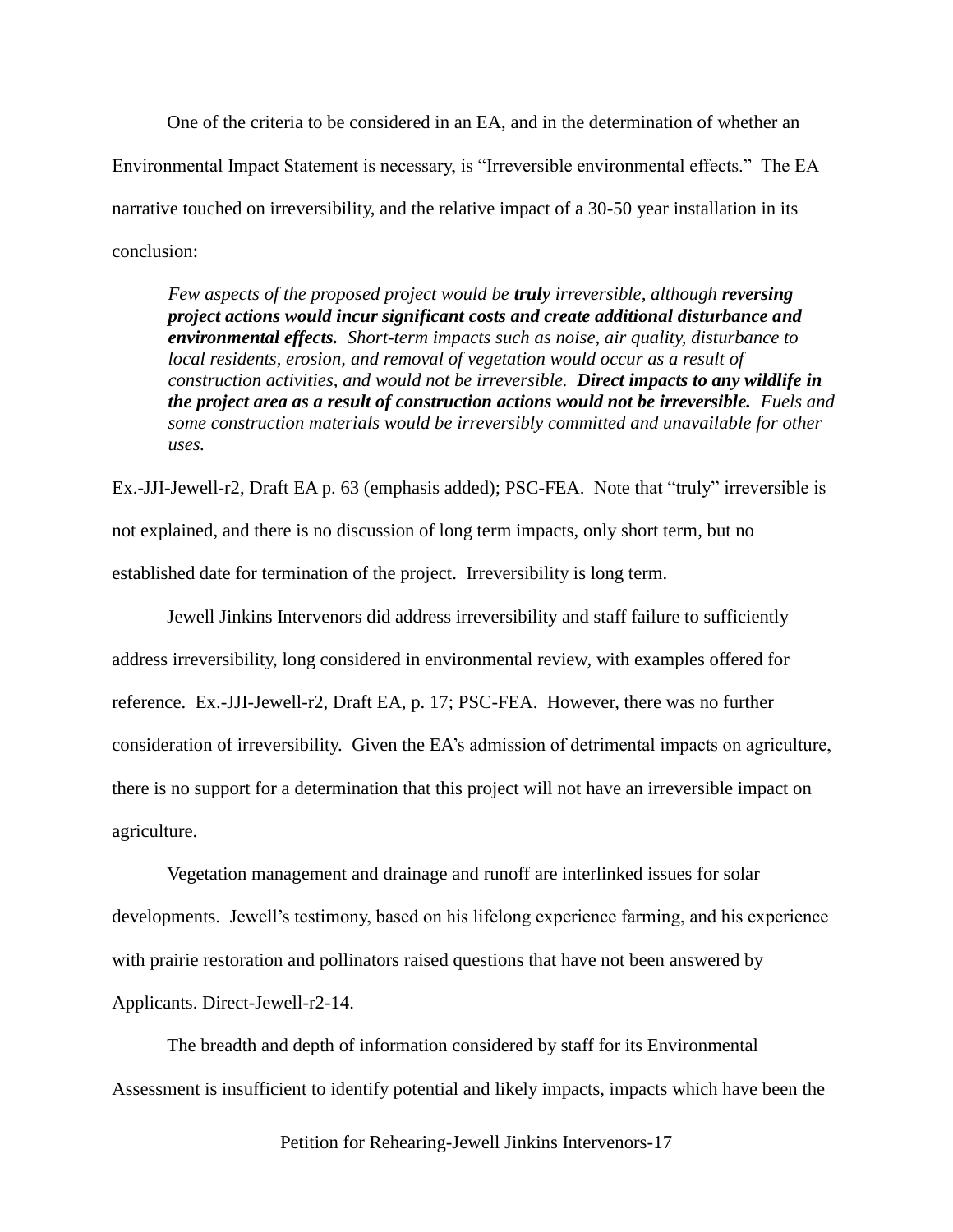subject to peer-reviewed studies and articles available to PSC staff. The information that has been provided reveals potential for significant impacts. A full Environmental Impact Statement is necessary for review of this project – the Environmental Assessment is inadequate for environmental review. Further, as above, the language of the CPCN criteria is specific. In light of the record in this proceeding, with identified impacts, and in light of unknown impacts and untended consequences inherent in this first-of-a-kind project, the Commission should exercise caution and prudence. Issues with the design and location, whether the project is in the public interest, potential for individual hardships, safety issues and environmental factors the Commission should deny the CPCN Application. The identified potential for the proposed facility to have undue adverse impact on environmental values including ecological balance, public health and welfare, historic sites, geological formations, and the aesthetics of land and water and recreational use.

The information and evidence in this record does not support a determination by the Commission that an EIS is not necessary. Instead, it supports a decision to require an EIS prior to making a decision regarding the CPCN. The Environmental Assessment is inadequate. For this reason, Jewell Jinkins Intervenors requests rehearing.

#### **VI. JEWELL JINKINS INTERVENORS REQUEST REHEARING**

Jewell Jinkins Intervenors are parties in this proceeding and as such, are directly aggrieved parties with standing to submit a Petition for Rehearing under Wis. Stat. §229.49. For all of the reasons outlined above, we respectfully request rehearing, and request oral argument of the Petitions for Rehearing.

Jewell Jinkins Intervenors request rehearing because this CPCN permit is fatally flawed by the Commission's procedural errors and errors of fact and law. The Commission relied on